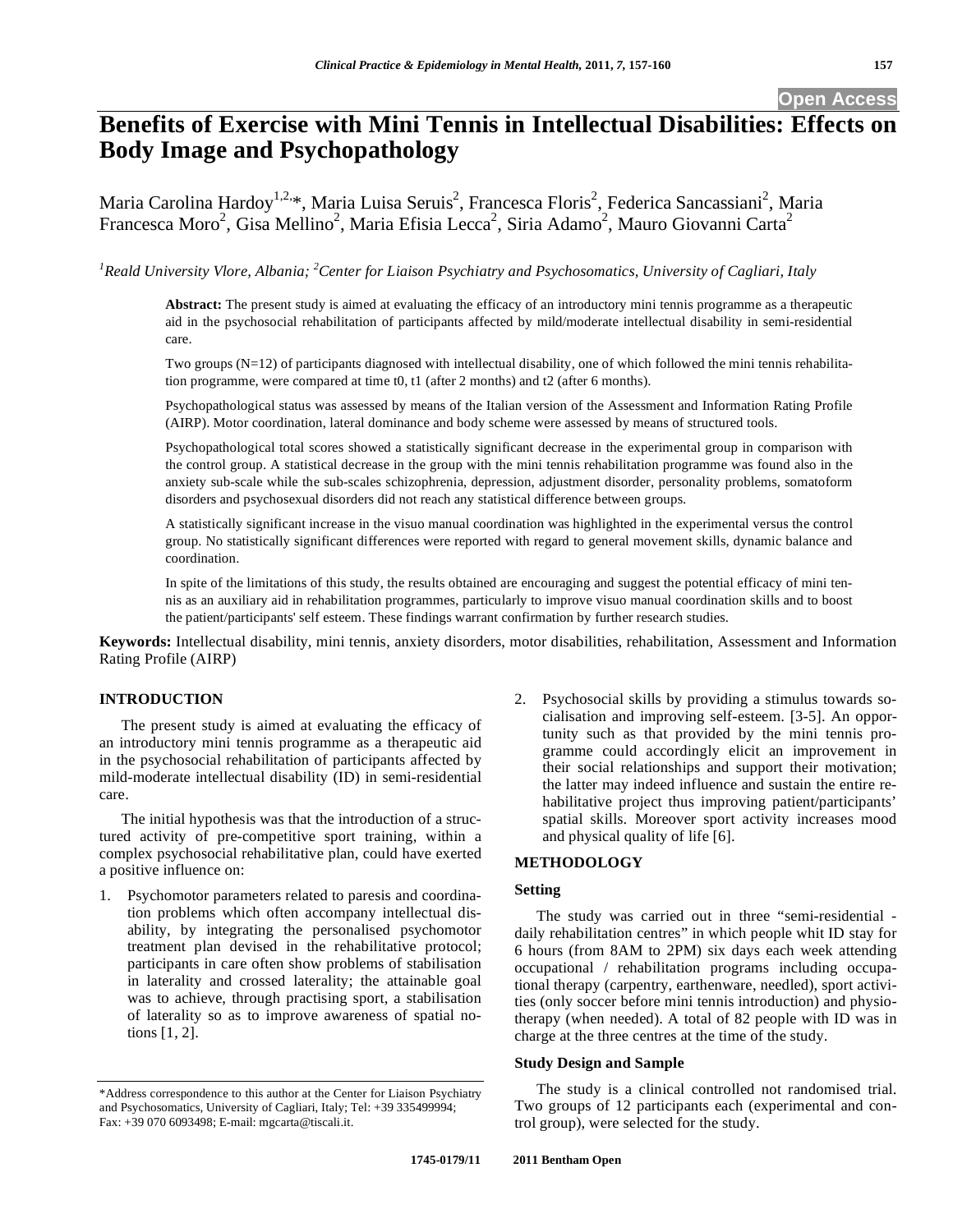|                           | <b>Number</b>  | Sex            | Age*            | <b>ID</b> Score# |
|---------------------------|----------------|----------------|-----------------|------------------|
| <b>Experimental Group</b> | $\overline{ }$ | 5 M            | $27.6 \pm 6.7$  | $52.3 \pm 3.4$   |
| Control Group             | ∸              | 7 <sub>M</sub> | $26.9 \pm 10.2$ | $51.8 \pm 3.7$   |

#### **Table 1. Study Sample**

\*DF,1,23,23; F=0.1; P=0.84

#DF,1,23,23; F=0.85; P=0.35

#### Inclusion criteria were:

ID mild - moderate measured with Wechsler Adult Intelligence Revised in the Italian version [7].

Both sex, aged 18-40.

Manifest interest / agreement to take part in the physical activities.

Exclusion criteria were:

Any contraindications to physical activity.

Diagnosis of severe neurological and orthopedic disorders at the time of the study (Multiple Sclerosis, Rheumatoid Arthritis, Amyotrophic Lateral Sclerosis, Stroke, radicular or medullar compression, joint fractures, joint surgery, acquired limitations of joint movement).

The two groups were divided according to whether or not participants preferred to be enrolled in the introductory structured programme of mini tennis (experimental group) or playing football (soccer in USA) games (without rigid rules). The football games were played at the same time that the other group was receiving the mini tennis course.

Study sample with age, sex and ID score is shown in Table **1**. The two groups were homogeneous with regard to both personal and social data and parameters of clinical evaluation; no differences were found as to their motor disabilities or nature of the psychopathological disorder.

All participants (in the experimental and in the control group) underwent standard evaluation with the study tools at the beginning of the programme  $(t0)$ , after two months  $(t1)$ and at the end (after 6 months) of the mini tennis programme (t2).

Participation in the study was voluntary and informed consent was obtained with participants or with tutor if necessary. Participants and tutors were informed that they could withdraw their consent to participate at any time, with no negative consequences on their future treatment.

#### **Description of Mini Tennis**

The mini tennis is a modified form of tennis which has been adapted for young children and the disabled. It is played using lightweight soft balls and short-handled lightweight racquets.

Mini tennis is played in a court half the size of a normal tennis court. Younger start playing with soft, large ball then move up to modified tennis balls. Racquets start off with a small 19" frame before increasing to a full size junior racket. The kind of racket should be adapted to the player to ensure that the size and weight is appropriate for the players' strength.

The scoring system features shorter games and tie-breaks before embracing regular scoring. Balls come in four different colours. Red, orange, and green are for mini tennis and are low compression to make learning the correct technique possible.

The mini tennis programme was carried out over a 6 month-period with 3-hour sessions held twice weekly (one of which included an actual game of mini tennis); meetings were attended in sub-groups of 6 participants per group. Each session was conducted by a federal tennis teacher and by an athletic trainer. The programme was divided into three phases although no strict distinction was imposed: objectives and techniques of the three phases often partially overlapped during the same session. The objective to be reached during the first month of meetings regarded the first two phases alone, which were the main goal also during the second month of meetings. Over the following months concepts and exercises related to these preliminary phases were regularly recalled once the third phase themes had become prominent.

1st phase: exercises to familiarise participants with equipment: ball, wooden paddles, racquet.

2nd phase: development of coordination skills: visuomanual, general dynamic and temporospatial skills.

3rd phase: learning of the basic tennis techniques.

All training sessions were scheduled in a playful manner.

## **Evaluation Instruments and Study Tools**

The following evaluation instruments were administered:

Assessment and Information Rating Profile (AIRP) [8] in its Italian version [9]: this instrument provides a complete psychopathological profile and has been purposely studied for the evaluation of mental, psychopathological and behavioural conditions in people with intellectual disabilities. Some authors of the present study had contributed to the task of validating the latter assessment tool. The AIRP in the Italian version showed a good test-retest reliability and was already used in clinical studies [10].

The Bruininks-Oseretsky Test of Motor Proficiency adapted for young adults [11] was used to assess general motor ability profile: evaluation of the psychomotor profile through variables related to psychomotor age was performed for the following areas: visuo manual coordination, general movement skills, dynamic balance and coordination. Scores were given in terms of age-skills (from 0 to 11).

The perception of the body scheme was measured by means of Vayer's Body Scheme Test adapted by Pisaturo [12] with a final score ranging from 1 to 4.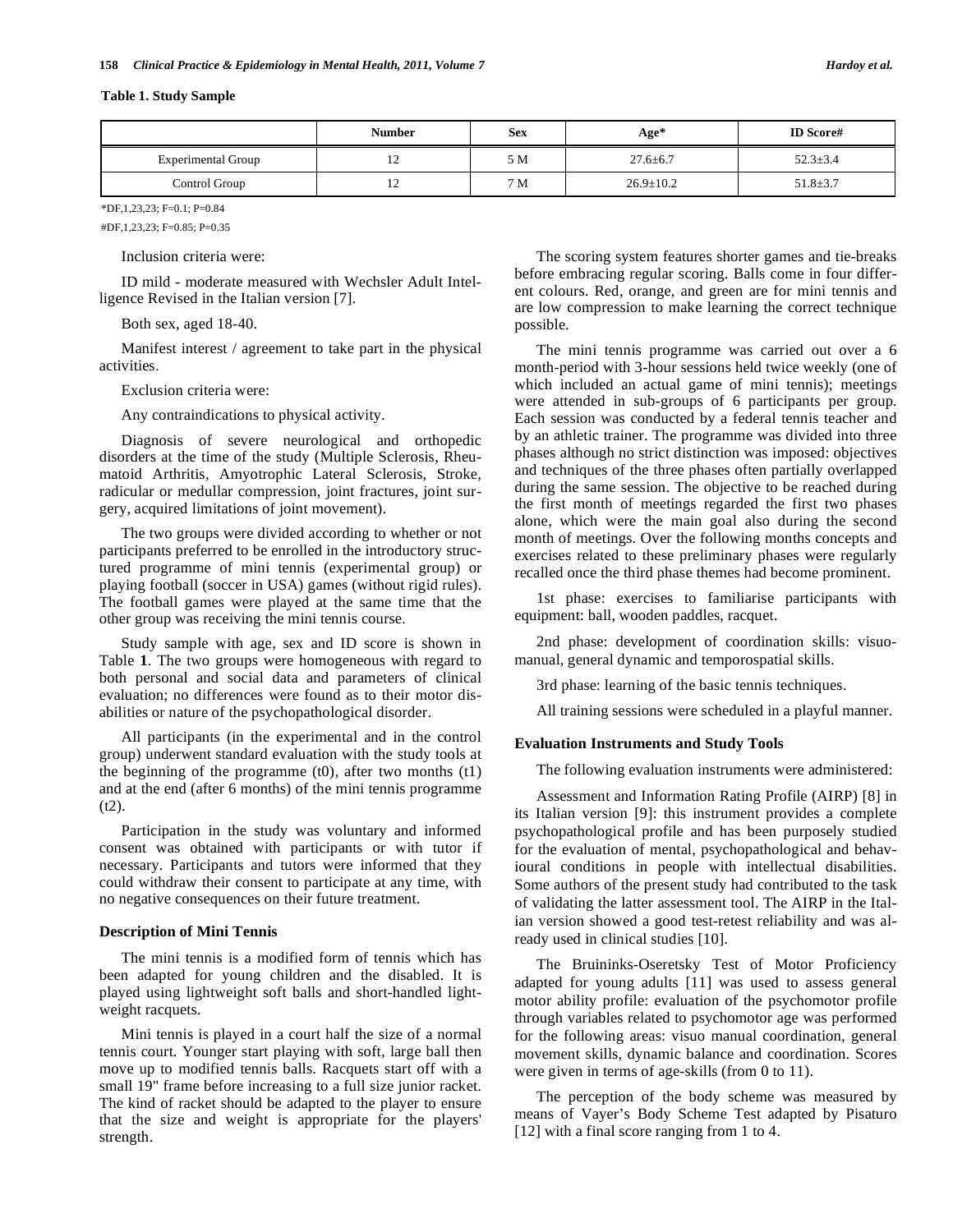## **Table 2. AIRP: Total Score (Mean ± SD)**

|                    | $\mathbf{m}$ c<br>ιv | m.            | mo<br>$\sim$  |
|--------------------|----------------------|---------------|---------------|
| Experimental group | $6.5 + 4.3$          | $5.9 \pm 4.2$ | $5.3 \pm 3.7$ |
| Control group      | $5.8 \pm 3.7$        | $5.7 + 3.9$   | $5.9 + 4.3$   |

F=8,2, P<0,05 (MANOVA DF 2,22)

#### **Table 3. AIRP: Anxiety Score (Mean ± SD)**

|                    | T <sub>0</sub> | --            | T <sub>2</sub> |
|--------------------|----------------|---------------|----------------|
| Experimental group | $3.2 \pm 1.8$  | $2.8 \pm 2.0$ | $2.3 \pm 1.3$  |
| Control group      | $2.8 \pm 2.3$  | $2.7 \pm 2.1$ | $2.8 \pm 2.3$  |

F=12,1, p<0,01 MANOVA (DF 2,22)

The degree of lateral dominance was also assessed, with Harris Test of Lateral Dominance [13]: items 2, 8 and 9 selected by Vayer [14].

## **Statistical Analysis**

Statistical analysis results relating to the influence of mini tennis programme on psychological symptoms, on maladjusted behaviours and self-esteem values were analysed by assessing the findings obtained in both experimental and control groups with AIRP at times t0, t1, t2. Data obtained were studied using multivariate analysis of variance for repeated measurements (MANOVA) through the computer program SPSS. The same protocol was used to analyse results of the motor coordination test. Results of the Vayer's Body Scheme Test were examined by means of the Friedman's rank analysis of variance whilst findings from the Harris Test of Lateral Dominance were evaluated using the Fisher exact test (t0 vs t2).

## **RESULTS**

#### **Psychopathological Symptoms**

As shown in Table **2**, the total score obtained revealed a satisfactory decrease in the experimental group with statistically significant differences compared to the control group; differences are mainly related to the sub-scale anxiety (as in Table **3**) while no statistically significant differences between the two groups were observed for the sub-scales schizophrenia, depression, adjustment disorder, personality problems, somatoform disorders and psychosexual disorders.

#### **Psychomotor Profile**

Visuo manual coordination increased in the experimental group from  $7.6\pm0.8$  to  $8.2\pm1.0$ , while scores for the control group were  $8.3\pm2.0$  to  $8.2\pm1.2$ . This difference reached a statistical significance (F=6,5;  $p<0,05$  MANOVA DF 2,22). No statistically significant differences were found with regard to general movement skills, dynamic balance and coordination.

Vayer's Body Scheme Test, provided the following scores: Experimental group: T0 3 points (15%), 2 points (85%). T2 3 points (60%), 2 points (40%) (chi square=3,9; p<0,05, analysis of variance according to Friedman's ranks). Control group: T0 3 points (60%), 2 points (40%). T2 3 points (60%), 2 points (40%) (no statistical difference).

Findings of the Lateral Dominance (items 2, 8 and 9 selected by Vayer), revealed a reinforcement of laterality in two participants from the experimental group (16.7%), none of the control group showed any reinforcement of the laterality (no significant difference at Fisher exact text).

## **DISCUSSION**

Due to the fact that also football needs, obviously, a physical activity as mini tennis, the improvement in anxiety and in the total AIRP score do not have to be interpreted as a consequence of the exercise itself. In order to fully comprehend the significance of this finding, it should first be underlined that until the introduction of the mini tennis in the rehabilitation programme, the only sport practised was football. However, several participants had taken part in this activity with caution as they considered this sport too difficult and at times problems were caused by the ensuing physical contact; probably this activity was subsequently a source of frustration and repercussions were not only limited to the sport itself. The marked improvement in anxiety symptoms (not detected in the control group) may represent the consequence of an increased self-confidence of an activity less frustrating than football.

Considering the above premises and the novelty of the programme, it is easy to see the reason why this type of activity was so well accepted.

An alternative explanation of the improvement in general psychopathology and in anxiety in the experimental group (and not in the control group), may be related to the positive effect on psychopathology of the improvement in the body perception. A large literature reported the difficulty in severe psychopathological conditions such as schizophrenia, autism, anorexia nervosa, to create a "theory of mind" and to develop social cognitions [15, 16]. Social cognition refers to how people conceive, perceive, and draw inferences about mental and emotional states of others in the social world. Recently the literature underlined the relationship between skills in social cognition and the ability in representation and imagination the others [17]. In this perspective a paper indicated that in the imagination of a person performing an action exists two distinct biases: a perceptual-mnemonic bias due to subjects' visual experience of others' actions and a motor bias due to subjects' experience of self-made actions,